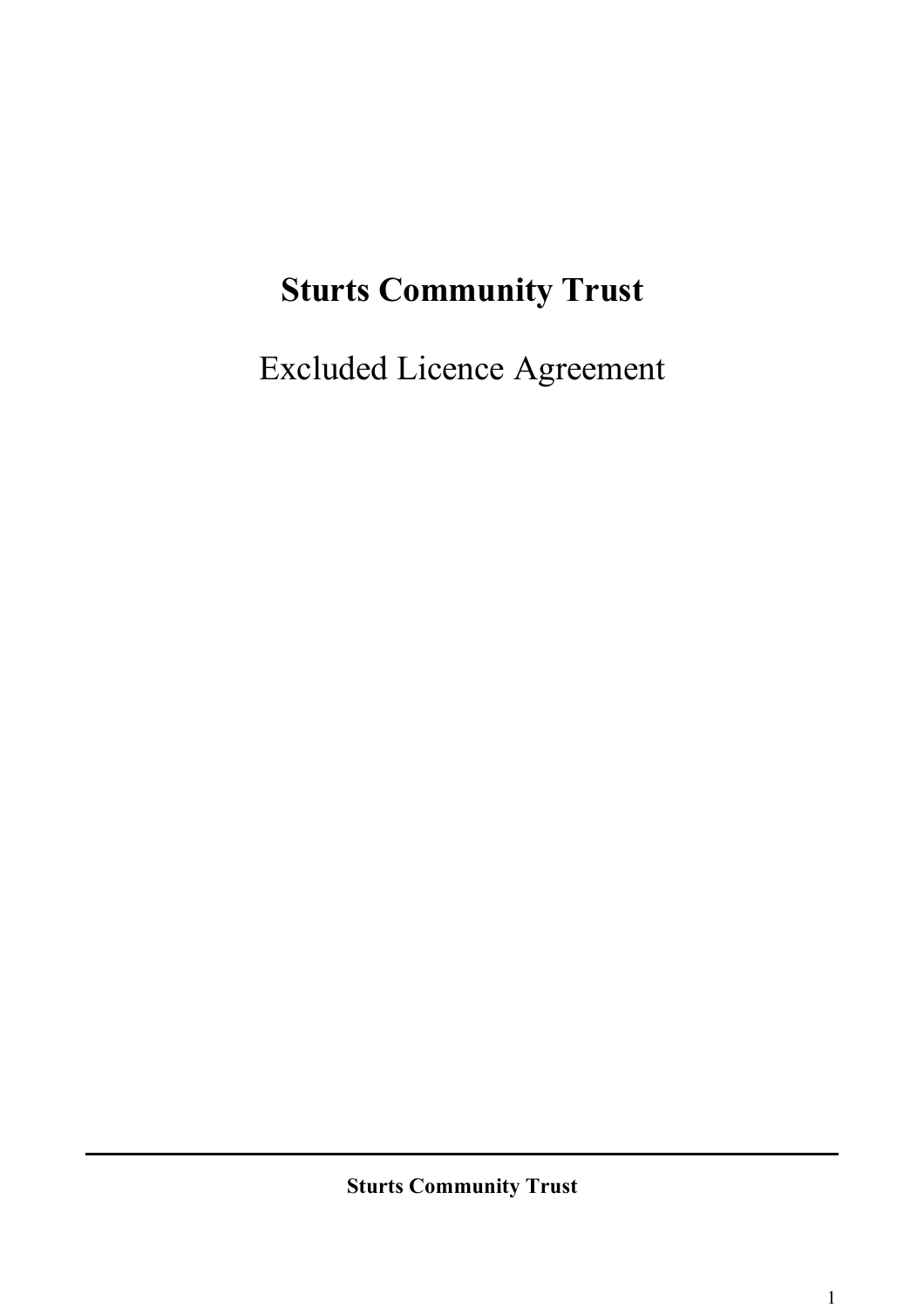## **Excluded Licence Agreement**

| <b>Licensor's Name</b> | 1                       | This Agreement (the "Licence) begins on the XXX                   |  |  |
|------------------------|-------------------------|-------------------------------------------------------------------|--|--|
| and Address and        |                         | The Licensor is Sturts Community Trust (referred to as "us" or    |  |  |
|                        |                         | "we") of Three Cross Road, West Moors, BH22 0NF. You              |  |  |
|                        |                         | can serve any notices (including notices in legal proceedings)    |  |  |
|                        |                         | on us at this address.                                            |  |  |
| <b>Time Period</b>     |                         | The time period of this Licence is 12 months. The Licence         |  |  |
|                        |                         | begins on XXX and ends on the XXX                                 |  |  |
| Resident's name        | $\boldsymbol{2}$        | The Resident's name is XXX.                                       |  |  |
|                        |                         | (referred to as "you").                                           |  |  |
|                        |                         | Your residence at XXX.                                            |  |  |
|                        |                         | We grant you a licence for your accommodation which               |  |  |
|                        |                         | may be shared with another resident or residents to be chosen     |  |  |
|                        |                         | by us.                                                            |  |  |
| <b>Change of</b>       | 3                       | Your residence may be changed by us if we believe it is           |  |  |
| Accommodation          |                         | necessary for the health, safety or well being of any occupier of |  |  |
|                        |                         | the accommodation or the better management of the                 |  |  |
|                        |                         | accommodation.<br>When we require you to move to another          |  |  |
|                        |                         | accommodation, we will give you as much notice as we              |  |  |
|                        |                         | reasonably can.                                                   |  |  |
| <b>Furniture</b>       | $\overline{\mathbf{4}}$ | Your residence contains furniture and fittings which belong to    |  |  |
|                        |                         | <b>Sturts Community Trust.</b>                                    |  |  |
| <b>The Project</b>     | 5                       | The accommodation is used as part of a project which aims to      |  |  |
|                        |                         | give support and services to people with a learning difficulty    |  |  |
|                        |                         | and who need the particular support and services available at     |  |  |
|                        |                         | the accommodation.                                                |  |  |
|                        |                         | Your residence is given to you to further the aims of the         |  |  |
|                        |                         | supported accommodation.                                          |  |  |
| <b>Licence Charge</b>  | 6                       | The licence charge ("Licence Charge") for the<br>(1)              |  |  |
|                        |                         | occupation of your residence and the provision of                 |  |  |
|                        |                         | services at the date of this Licence will be:                     |  |  |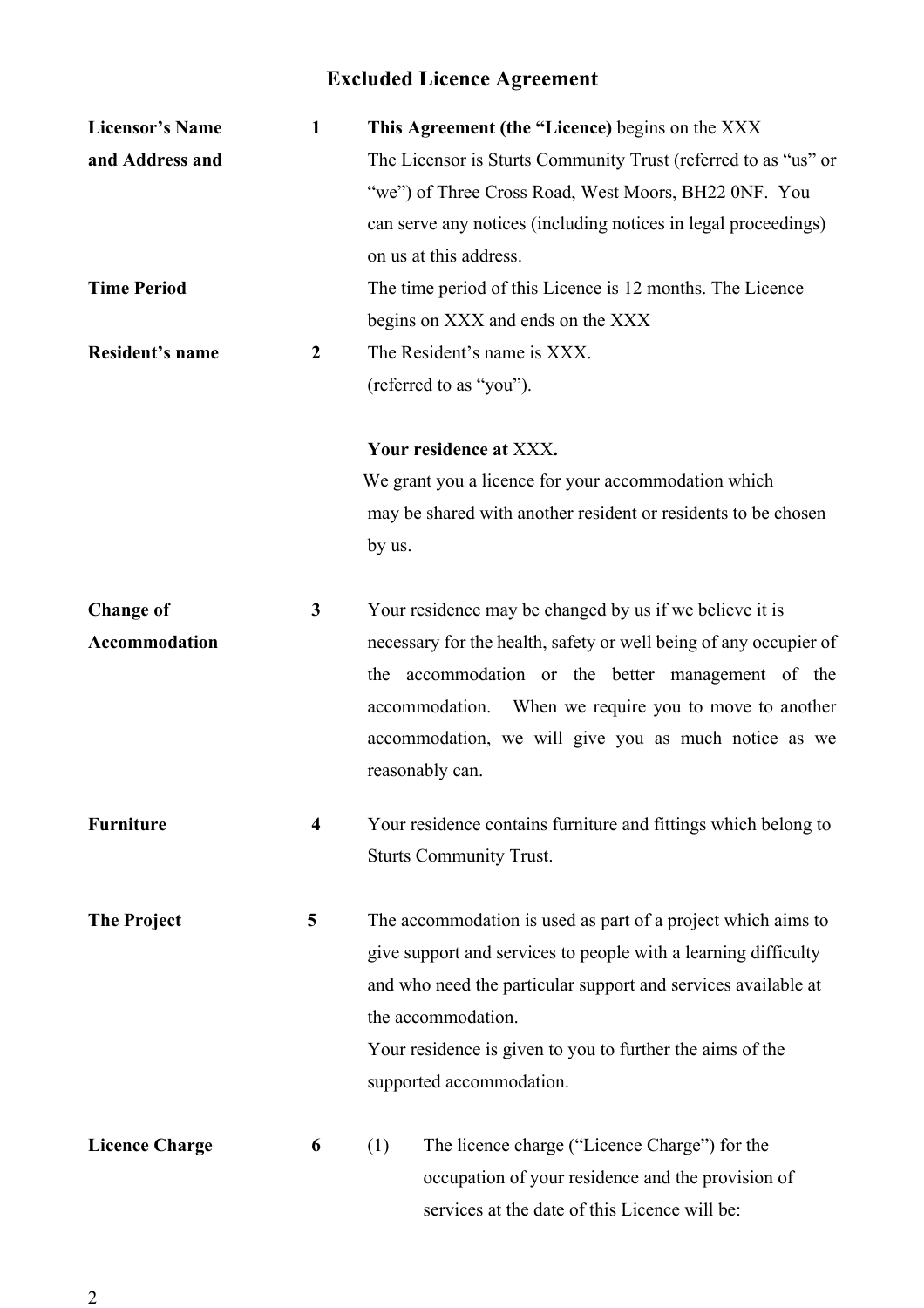|                              |   |                                                             |                                                              | Core rent Charge                                                                        | <b>XXX</b> |  |
|------------------------------|---|-------------------------------------------------------------|--------------------------------------------------------------|-----------------------------------------------------------------------------------------|------------|--|
|                              |   |                                                             |                                                              | <b>Community Maintenance Charge</b>                                                     | <b>XXX</b> |  |
|                              |   |                                                             |                                                              | Total Licence Charge payable monthly                                                    | <b>XXX</b> |  |
|                              |   | (2)                                                         |                                                              | In this Licence the term "Licence Charge" refers to all                                 |            |  |
|                              |   |                                                             |                                                              | the charges set out above, as varied from time to time                                  |            |  |
|                              |   |                                                             |                                                              | in accordance with this Licence.                                                        |            |  |
|                              |   | (3)                                                         |                                                              | The payment of the Licence Charge is due in advance<br>on the 1 <sup>st</sup> of month. |            |  |
| <b>Changing the Licence</b>  | 7 |                                                             |                                                              | We will normally review the Licence Charge once a year                                  |            |  |
| Charge                       |   | and normally on the first Monday of April. We will give you |                                                              |                                                                                         |            |  |
|                              |   |                                                             | at least 4 weeks' written notice of any increase or decrease |                                                                                         |            |  |
|                              |   |                                                             |                                                              | in the Licence Charge and the revised Licence Charge (the                               |            |  |
|                              |   |                                                             |                                                              | "Revised Licence Charge") will become payable on the date                               |            |  |
|                              |   |                                                             |                                                              | set out in the notice.                                                                  |            |  |
| <b>Changing this Licence</b> | 8 | The terms of this Licence (apart from those relating to the |                                                              |                                                                                         |            |  |
|                              |   |                                                             | Licence Charge and House Rules) may be changed either:       |                                                                                         |            |  |
|                              |   | (a)                                                         |                                                              | with the written agreement from you and us;                                             |            |  |
|                              |   |                                                             | or                                                           |                                                                                         |            |  |
|                              |   | (b)                                                         |                                                              | by us after we have:                                                                    |            |  |
|                              |   |                                                             | (i)                                                          | written to you;                                                                         |            |  |
|                              |   |                                                             |                                                              | setting out the changes we wish to                                                      |            |  |
|                              |   |                                                             |                                                              | make; and                                                                               |            |  |
|                              |   |                                                             |                                                              | giving you such information as we                                                       |            |  |
|                              |   |                                                             |                                                              | consider necessary to explain why we                                                    |            |  |
|                              |   |                                                             |                                                              | wish to make such changes and what                                                      |            |  |
|                              |   |                                                             |                                                              | effect the changes would have on you;<br>given you a reasonable period                  |            |  |
|                              |   |                                                             | (ii)                                                         | of time (we shall tell you what that reasonable                                         |            |  |
|                              |   |                                                             |                                                              | period of time is when we write to you) to                                              |            |  |
|                              |   |                                                             |                                                              | make                                                                                    |            |  |
|                              |   |                                                             |                                                              | representations to us about the changes;                                                |            |  |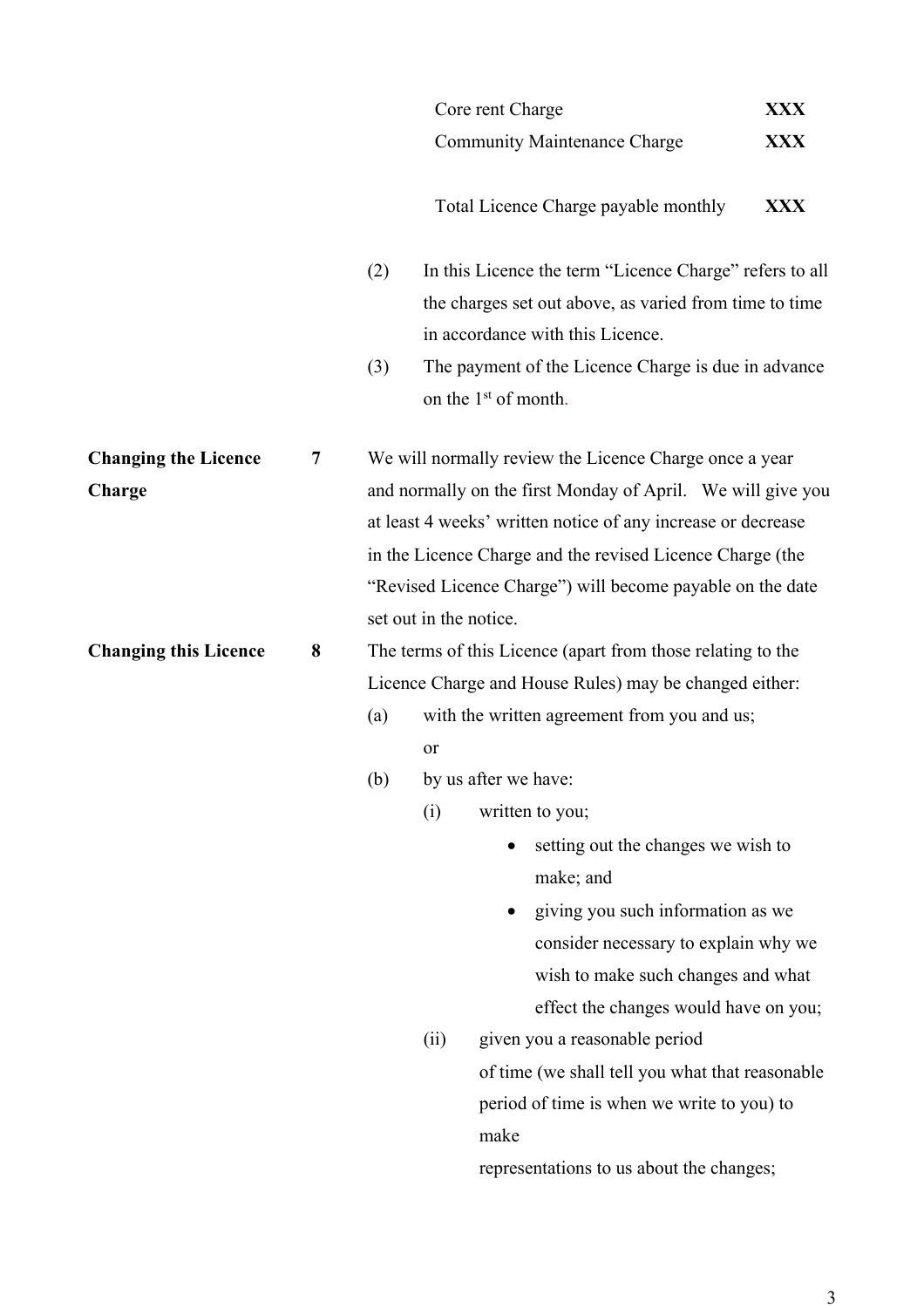(iv) sent or given a notice of variation to you:

• setting out the changes we are making to the terms of your Licence (the "New Terms");

• giving you such information as we consider necessary to explain why we wish to make the New Terms and what effect the New Terms would have on you; and

stating the date on which the New Terms will take effect.

(v) The new terms will not take effect until at least 4 weeks after the notice of variation is sent.

**Right to end the Licence** 9 If you do not want to continue the Licence on the New **If you do not want to accept** Terms or at the Revised Licence Charge, you have the **any changes** right to end the Licence by writing to us before the New Terms or the Revised Licence Charge take effect Stating:

> (a) you wish to end the Licence on or before the New Terms or the Revised Licence Charge take effect; and

> (b) the date on which the Licence is to end, such date must be on or before the New Terms or the Revised Licence Charge take effect.

Access **10** As we must have access to your accommodation this Licence does not give you exclusive possession. We and our staff can come into your residence at any time without notice but will use this right with consideration for your well-being and/or the well-being of any other residents of the accommodation.

**Service of Notices by us** 11 Any notice, which we must serve on you to comply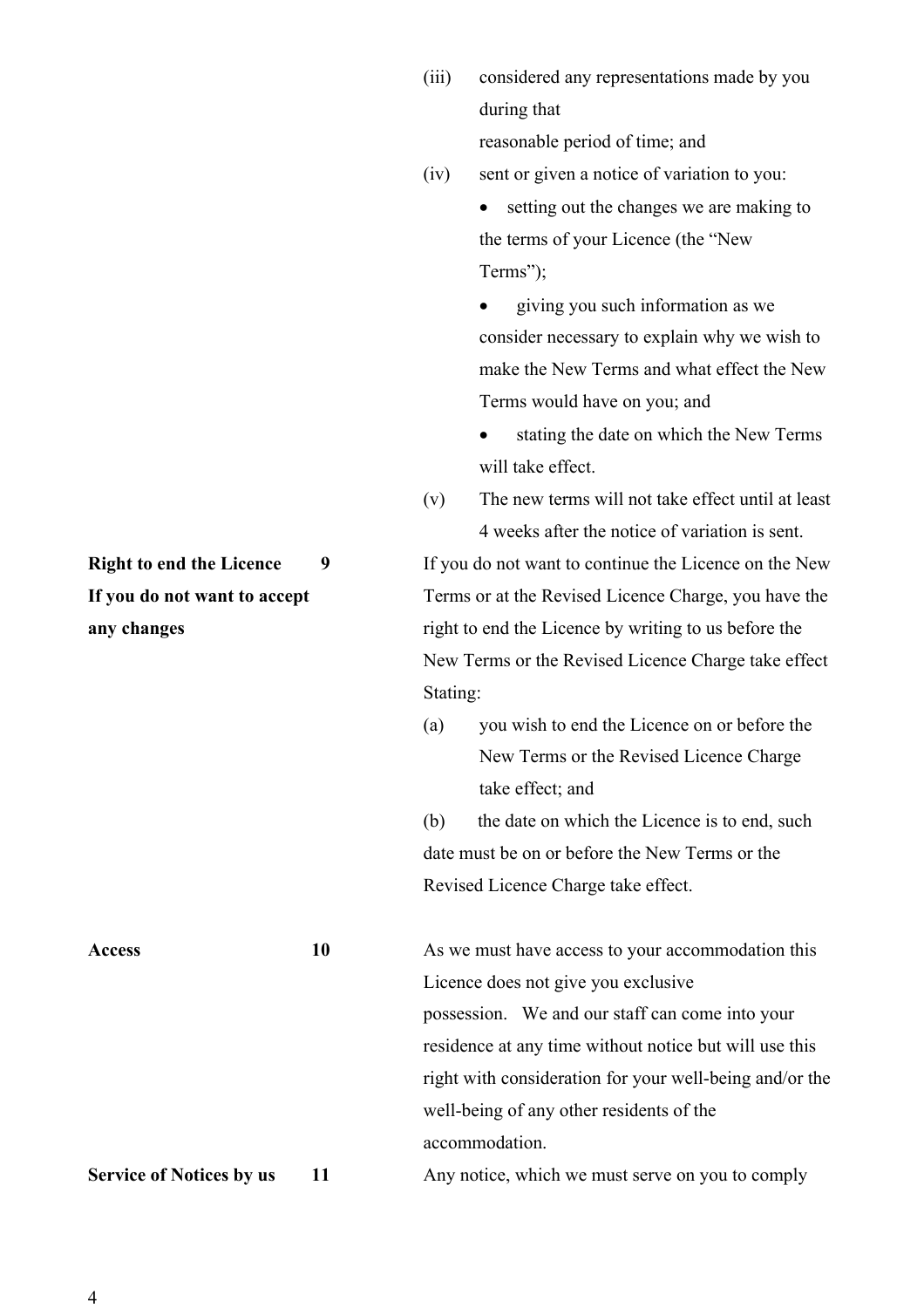with this Licence shall be validly served if it is addressed to you and delivered to your residence by hand or sent to the accommodation by first class letter and not returned in the post.

**Third Parties** 12 Nothing in this Licence shall give any third party any benefit or the right to enforce the terms of this Licence and the parties to the Licence may agree to cancel or vary this Licence in whole or in part without being required to seek or obtain the consent of any third party.

**Complaints** 13 We have a procedure for dealing with complaints you may have about any aspect of the service we provide under this Licence. You will be provided with details of the procedure at the start of your Licence and whenever any changes are made to it. If you are still dissatisfied once the complaints Procedure has been exhausted, you have the right refer the matter to the Independent Housing Ombudsman Scheme. You can also get advice and information about what

you can do in law from the Citizens Advice Bureau, a law centre or from a Solicitor.

## **OUR DUTIES**

**14** We agree:

- **Occupation** (1) To let you occupy your residence
- **Water Rates and/or** (2) To pay any Water Rates and/or Council Tax **Council Tax** collected by us from you to the local water company and/or the local authority.
- **Repair** (3) To arrange for the repair of the structure and exterior of your residence and the accommodation,

Including:

- the roof, chimneys and chimney stacks.
- drains, gutters and external pipes.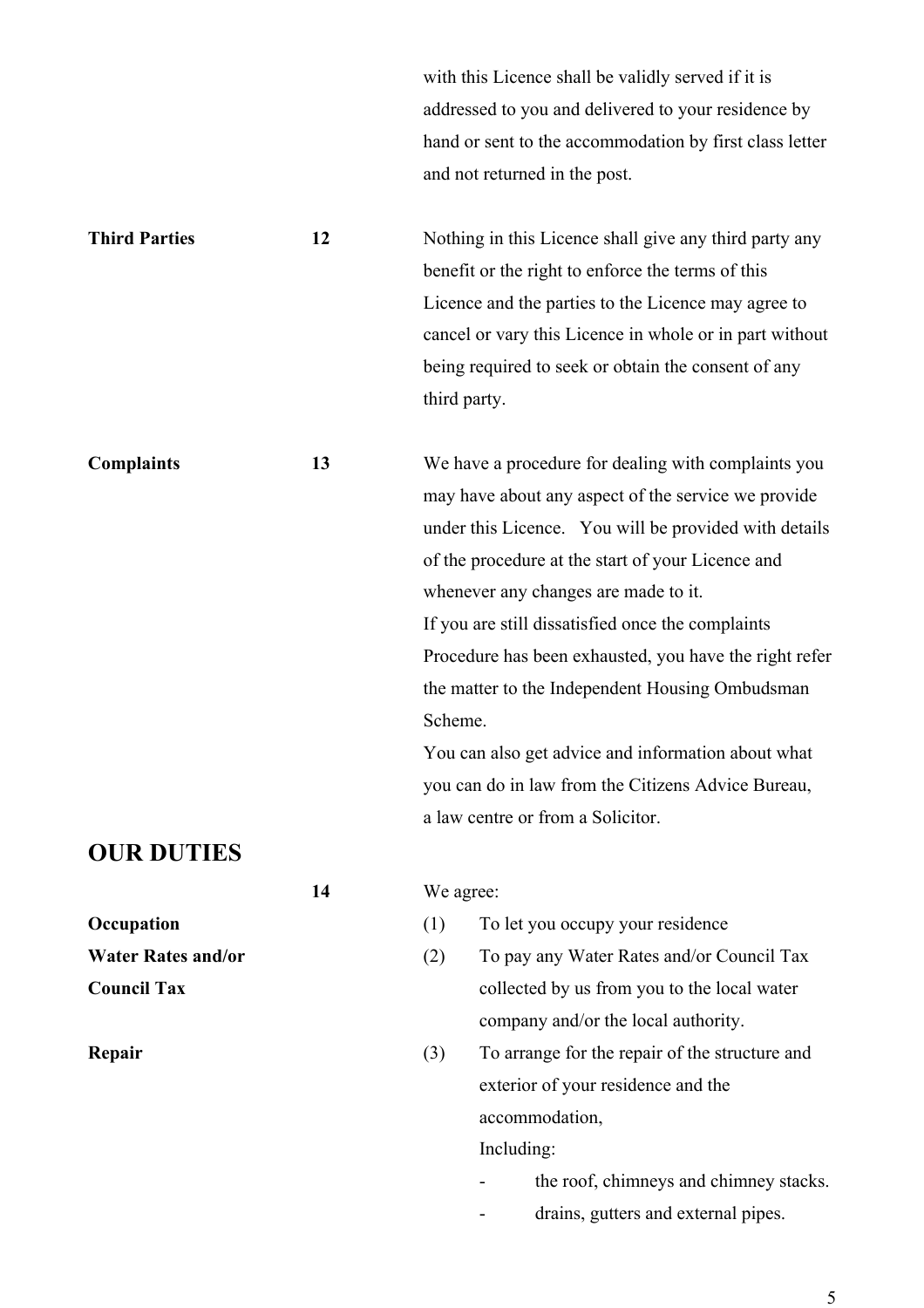- The windows.
	- The walls, floors and ceilings.

(4) To repair and keep in working order things which supply the heating, water heating, gas, water and electricity to your residence and the accommodation

Including:

- The basins, sinks, baths, toilets, Flushing system and waste pipes;
- the electric wiring, gas and water pipes;
- water heaters, fire places, fitted fires and central heating.
- (5) To repair the Communal Areas such as entrances, halls, stairways, lifts and passageways.
- (6) To keep in reasonable repair all those items of furniture and fittings supplied by us. of this Licence, unless damaged by you.
- (7) To keep the interior and exterior of the accommodation

in a reasonable state of decoration.

**Insurance** (8) To arrange to insure the structure of the accommodation

> Against loss or damage by fire and other risks. (this does not include furnishings and your personal belongings and insuring these items is your responsibility).

- **Information** (9) To give you information on our housing management policies.
- **Data protection** (10) To keep to the law in the Data Protection Act 2018 (as amended from time to time) including letting you look at information about you which we hold on our computer, as long as you pay to us a reasonable fee, which will not be more than the maximum fee from time to time decided by Parliament.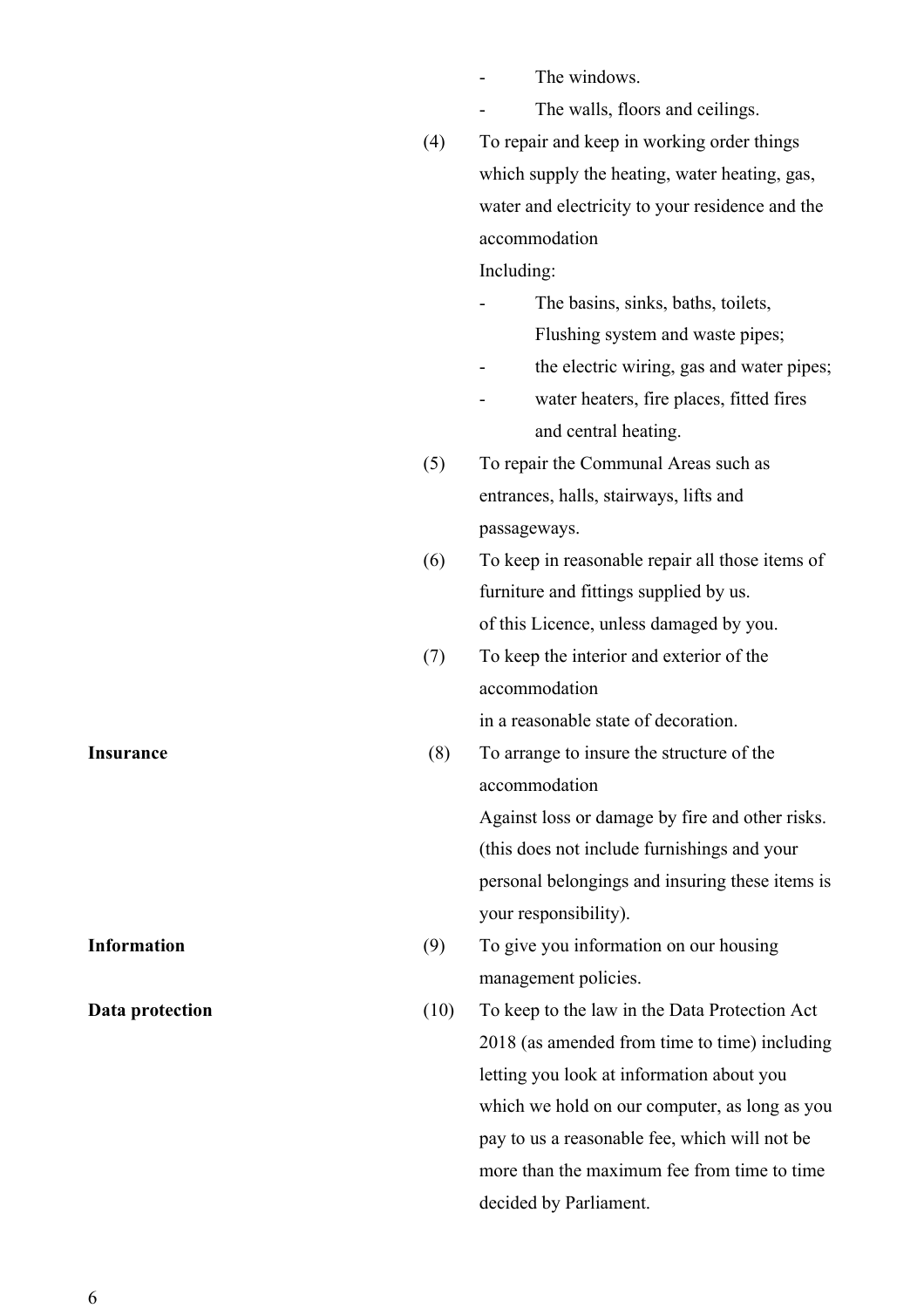We will also allow you reasonable access to other personal information, which we hold about you, as long as this information was not provided to us in confidence. We will allow you to correct or record your disagreement with the information we hold.

## **LICENSEES RIGHTS**

|                             | 18 | As our Licensee you have the following rights: |                                                                                                                            |
|-----------------------------|----|------------------------------------------------|----------------------------------------------------------------------------------------------------------------------------|
| <b>Right to Occupy</b>      |    | (1)                                            | You can occupy your residence as long as the<br>Licence continues and as long as you keep to<br>the terms of this Licence. |
| <b>Consultation</b>         |    | (2)                                            | You have the right to be consulted on any<br>major changes to the way in which your<br>residence is managed.               |
| <b>YOUR DUTIES</b>          |    |                                                |                                                                                                                            |
|                             | 19 |                                                | You agree:                                                                                                                 |
| Occupation                  |    | (1)                                            | To occupy your residence as your private<br>residence only.                                                                |
| <b>Licence Charge</b>       |    | (2)                                            | To pay the Licence Charge.                                                                                                 |
| Not to run a                |    | (3)                                            | Not to run a business from your residence or                                                                               |
| <b>Business, Illegal or</b> |    |                                                | the accommodation.                                                                                                         |
| <b>Immoral Use</b>          |    | (5)                                            | Not to use and ensure people who visit you do                                                                              |
| and Lodgers                 |    |                                                | not use your residence or the accommodation<br>for illegal or immoral purposes.                                            |
|                             |    | (6)                                            | Not to take in a lodger or invite anyone else to<br>live in your residence or the accommodation.                           |
| Causing a                   |    | (7)                                            | Not to cause, and ensure people who visit you                                                                              |
| <b>Nuisance</b>             |    |                                                | do not cause, or behave in a manner likely to                                                                              |
|                             |    |                                                | cause a nuisance or annoyance to other                                                                                     |
|                             |    |                                                | licensees or other people residing, visiting or                                                                            |
|                             |    |                                                | otherwise engaging in a lawful activity in the                                                                             |
|                             |    |                                                | locality.                                                                                                                  |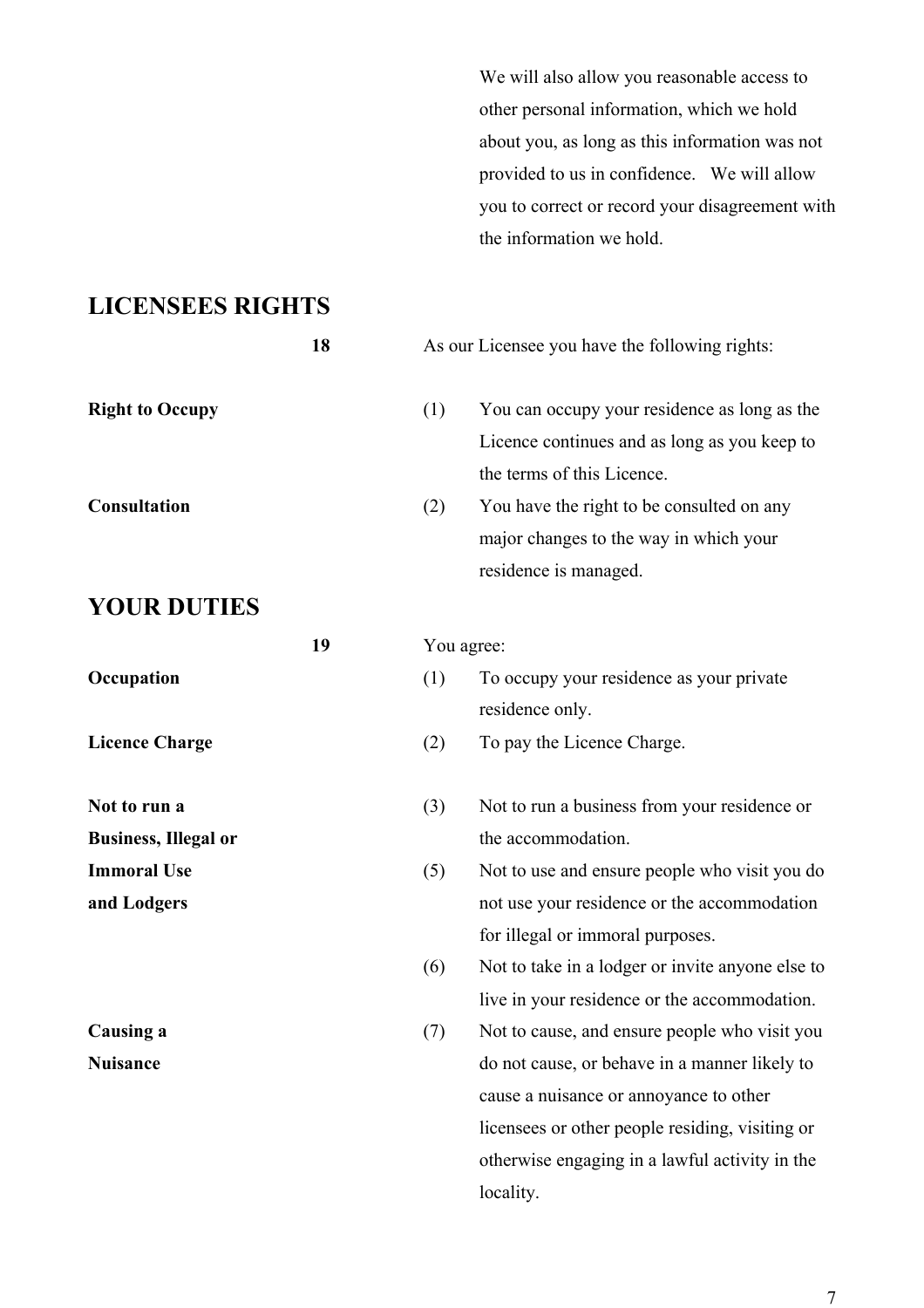| <b>Racial and Other</b> | (8)   | Not to commit, or threaten to commit, and       |
|-------------------------|-------|-------------------------------------------------|
| <b>Harassment</b>       |       | ensure people who visit you do not commit, or   |
|                         |       | threaten to commit, any harassment which        |
|                         |       | may interfere with the peace and comfort of,    |
|                         |       | or cause offence to other residents, people     |
|                         |       | residing in the locality or our employees or    |
|                         |       | contractors, on the grounds of race, colour,    |
|                         |       | religion, sex, sexual orientation, disability,  |
|                         |       | marital status or any other reason.             |
| <b>Threats to Staff</b> | (9)   | Not to assault, abuse or threaten to assault    |
|                         |       | or abuse our employees or contractors.          |
| <b>Noise</b>            | (10)  | Not to play, and ensure people who visit you    |
|                         |       | do not play any music, radio, television or     |
|                         |       | musical instrument or make any other noise      |
|                         |       | which causes a nuisance or annoyance to         |
|                         |       | other licensees or other people or can be       |
|                         |       | heard outside your residence or in the          |
|                         |       | accommodation.                                  |
| <b>Drugs</b>            | (11)  | Not to keep, use or trade and ensure people     |
|                         |       | who visit you, do not keep, use or trade in     |
|                         |       | prohibited drugs.                               |
| <b>Inflammable</b> and  | (12)  | Not to use, and ensure people who visit you     |
| <b>Explosive</b>        |       | do not use, or store any inflammable or         |
| <b>Substances</b>       |       | explosive substances, including (but not only)  |
|                         |       | petrol, paraffin, liquid petroleum or calor gas |
|                         |       | heaters in your residence or at the             |
|                         |       | accommodation.                                  |
| <b>Vehicles</b>         | (13a) | Not to park, and ensure people who visit you    |
|                         |       | do not park, or allow to be parked at the       |
|                         |       | accommodation                                   |
|                         |       | or Communal Areas, anything other than a        |
|                         |       | currently taxed and roadworthy motor vehicle,   |
|                         |       | cycle or small van, and not to use your         |
|                         |       | residence, the accommodation, or any            |
|                         |       | Communal Areas for the                          |
|                         |       | storage, repair or maintenance of any large     |
|                         |       |                                                 |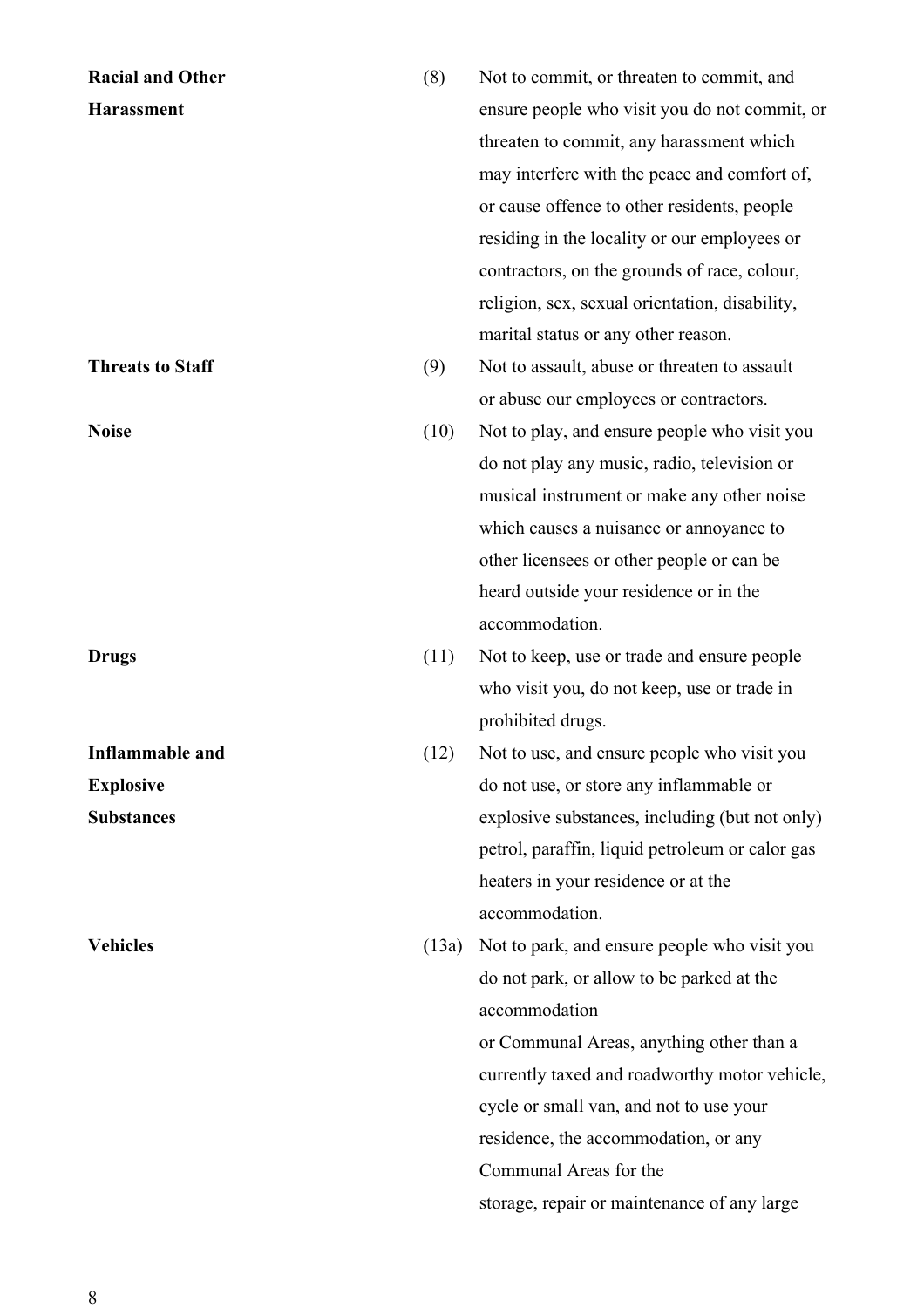commercial vehicle, caravan, boat or trailer. Where vehicles are parked, residents must comply with all local authority regulations.

- (13b) Not to block, and ensure people who visit you do not block local roadways and other vehicular access.
- (13c) Not to park, and ensure people who visit you do not park in any space designated for use by disabled persons unless you or they are a registered disabled person.
- Access (14) Not to try to stop us, our staff or agents coming into your residence for any reason, including (but not only):
	- (a) to inspect your residence
	- (b) to repair your residence or any part of it
	- (c) to carry out any of our obligations under this Licence or which we must do by law
	- (d) to carry out works and/or improvements to your residence, or any adjoining premises and
- **Notice of Repairs** (15) To tell us immediately about any repairs that need to be done to your Room, the accommodation or any fixtures, fittings or furniture supplied by us.

**Looking after your** (16) To take reasonable care to look after and keep **Room, the accommodation,**  $\qquad \qquad \text{your Room, the accommodation and any of our$ furniture Any Furniture and<br>and fittings in a good condition and to pay us **Making Good Damage** the cost of repairing any damage to your Room the accommodation or any of our furniture and fittings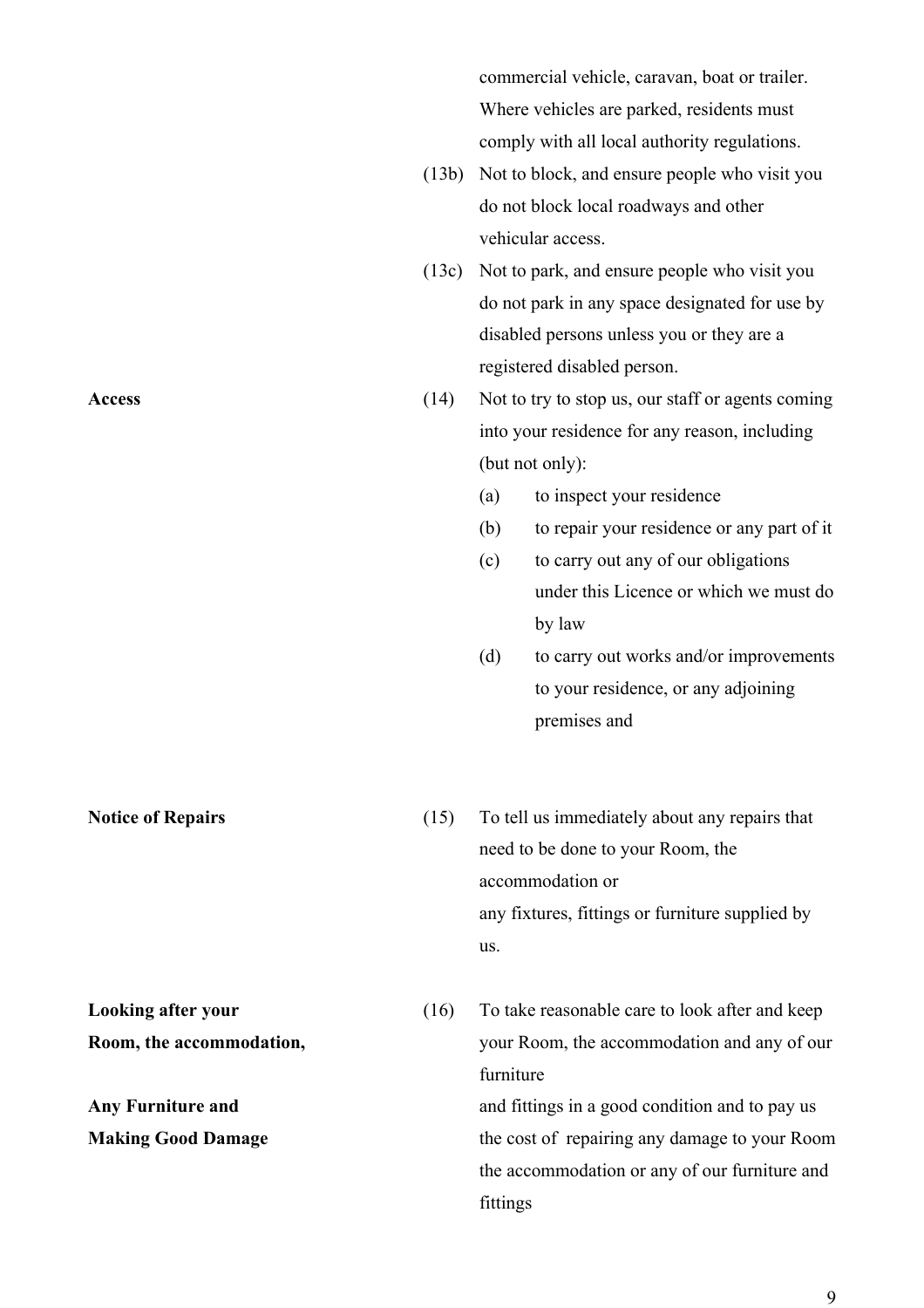if the damage was caused by you or your visitors.

personal belongings and rubbish and leave

| <b>Water Rates</b>                                       | (17) | To pay us if you are asked to do so, the water<br>rates or any other rate, which replaces it on<br>demand.                                                       |
|----------------------------------------------------------|------|------------------------------------------------------------------------------------------------------------------------------------------------------------------|
| <b>Council Tax</b>                                       | (18) | To pay to us if you are asked to do so, the<br>Council Tax or any other tax, which replaces it<br>on demand.                                                     |
| <b>Pets</b>                                              | (19) | Not to keep any pets in your Room or the<br>accommodation.                                                                                                       |
| Improvements,<br><b>Alterations and</b>                  | (20) | Not to make any improvements, alterations or<br>additions to your Room or the accommodation<br>or                                                                |
| <b>Removals</b>                                          |      | remove or make any alterations to any fixtures<br>fittings, or furniture given by us without our<br>permission in writing.                                       |
| Graffiti                                                 | (22) | Not to write graffiti on any part of your<br>residence or accommodation.                                                                                         |
| <b>Health and Safety and</b><br><b>Fire Instructions</b> | (23) | To keep to any health, safety or fire<br>instructions given by us and not to do<br>anything which is likely to endanger the<br>health or safety of any resident. |
| <b>End of Licence</b>                                    | (24) | To give us at least 4 weeks' notice in<br>Writing to end this Licence.                                                                                           |
| Leaving                                                  | (25) | To move out of your residence and return the<br>keys to your residence and to the<br>accommodation to us at<br>the end of the Licence and take out all your      |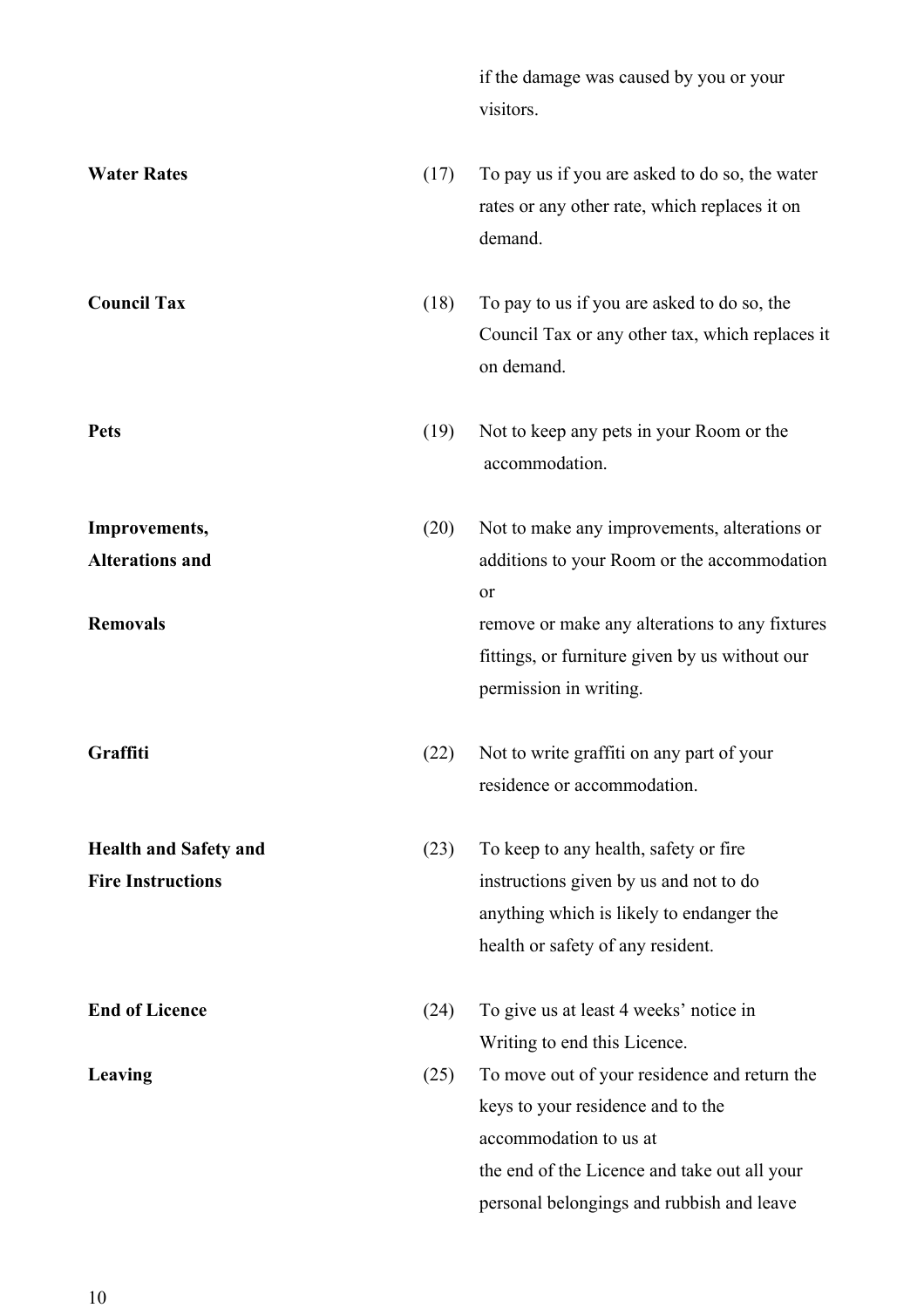your residence and its fixtures, fittings and furniture in good condition. If you leave any of your belongings in your residence or the accommodation

after you have returned the keys to us and/or your Licence has ended, we reserve the right to dispose of these belongings after giving 7 days notice to you. We also reserve the right to charge you for the full cost of removing and/or changing locks if you fail to return your keys.

- **Furniture** (26) To leave any furniture and other items which belong to us in your residence at the end of this Licence.
	- **20** (1) We can end this Licence for any reason by giving you a written notice. We will normally end the Licence in the circumstances set out below:
		- (a) You have not paid the Licence Charge
		- (b) You have not kept or have broken any of the terms of this Licence.
		- (c) You have caused damage
		- (d) You have caused serious and/or persistent nuisance
		- (e) Alternative accommodation has been offered to you
		- (i) Your Licence period has ended
		- (2) (a) We will normally give 28 days' written notice to end the Licence.
			- (b) The notice period will be set out in the written notice, which will usually say why we are ending the Licence.
			- (c) Where there are extreme circumstances including where there is disruptive or

### **ENDING THE LICENCE**

11